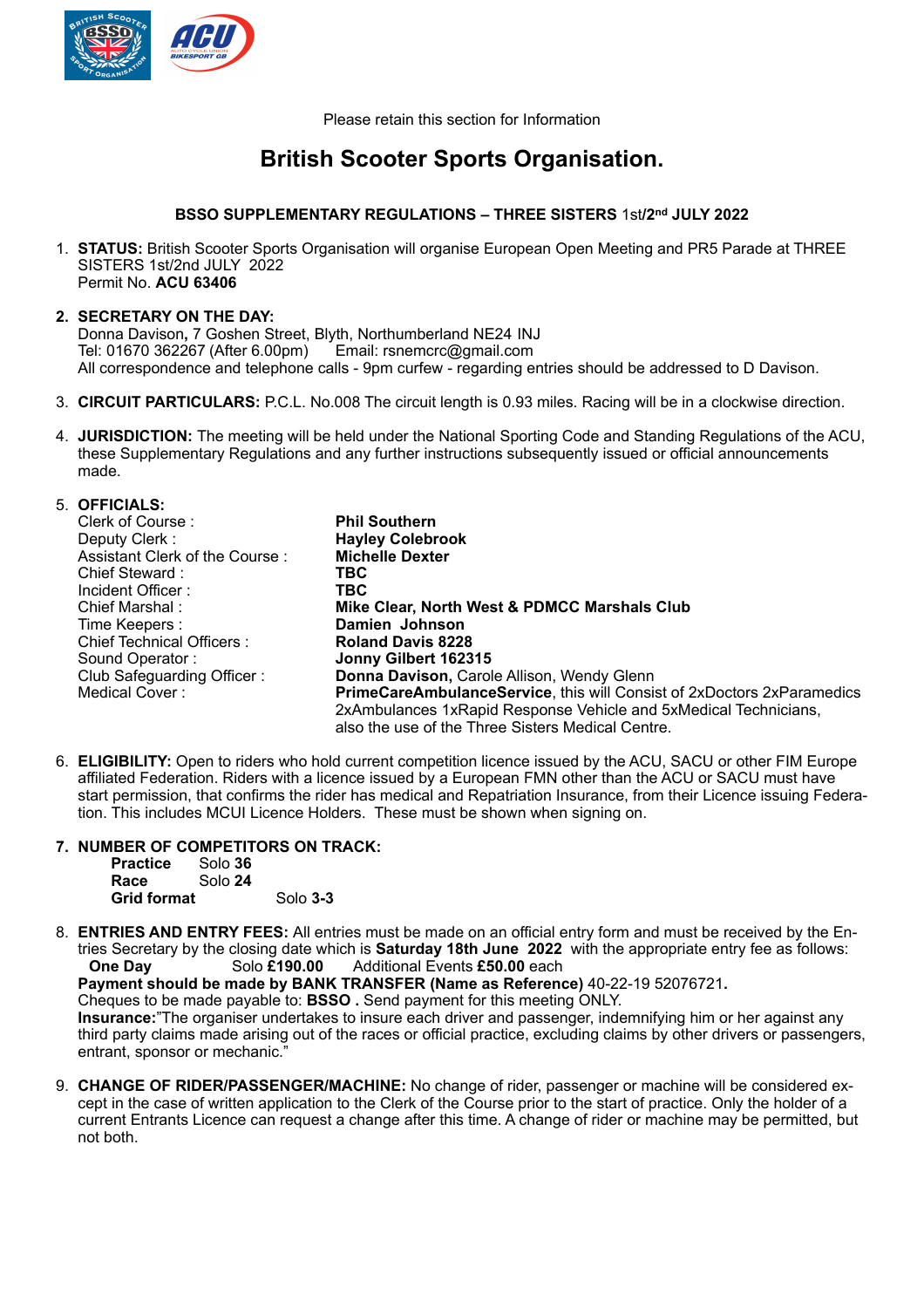10.**DISHONOURED CHEQUES:** A **£25.00** surcharge will be levied on any unpaid cheques to cover Bank and Administration charges. No rider will be allowed to compete until all outstanding amounts have been paid in cash. Failure to comply will result in referral to ACU for disciplinary action.

## **11.LATE ENTRIES:** IF accepted - £35 surcharge. **On the day entries will not be accepted**

- 12.**WITHDRAWAL OF ENTRY AND REFUNDS:** Withdrawal of entry prior to the meeting will be credited to a future meeting less the following administrative charges:
	- a. Cancellation prior to closing date Refund LESS £15.00 charge
	- b. Cancellation after closing date, before race day and all passes etc returned to Secretary Refund LESS £35.00 charge
	- c. Cancellation on the day, NO REFUND. (In cases of exceptional circumstances a request for a refund may be made.)

## **Cancellation must be made in writing via post/fax/email to the Entries Secretary. Credits will be issued by the Treasurer.**

- 13.**ACCEPTANCE OF ENTRY AND ALLOCATION OF GRID POSITION:** Entries will be accepted in date order up to and including the closing date. Grid positions as per Qualifying
- 14.**REFUSAL OF ENTRY AND ALTERATION OF EVENTS: BSSO** reserves the right to refuse any entry and to abandon, combine, cancel or postpone all or part of the meeting, or alter the programme of events and awards.
- 15.**TECHNICAL CONTROL:** At the discretion of the Clerk of the Course and Chief Technical Official, Technical Control may be available on the afternoon or evening prior to the meeting. Also at 7.30am on the day of racing. These times will be published in the Technical Control Bay. Riders are required to produce their machine together with their Technical Control card to the Technical Official. All riders must wear their protective clothing, helmet, boots, gloves, identification disc and novice jacket (if applicable) when being checked by the Technical Official. The Chief Technical Official may refuse to examine any machine that is in a dirty condition. Technical Control stickers from previous events must be removed before the machine and helmet are presented for examination. (See Standing Regulations)
- 16.**SIGNING ON:** The Signing On Office will be open at approximately 7.30am on the day of racing. All riders must sign on and produce their Competition Licence, Club Membership Card and Technical Control card. Any rider or passenger who is unable to produce their Competition Licence may only take part in the meeting at the discretion of the Stewards of the Meeting and will be liable to a fine.
- 17.**PRACTICE:** All riders must participate in the practice sessions. Practice will be a minimum of 10 minutes.
- 18.**PRACTICE SESSIONS:** Official practice will commence at 9.30am, the order of which to be included in your riders briefing.
- 19. **WARM UP LAP:** Each race will be preceded by a mandatory Lap, which will commence when riders have come under Starters Orders. Riders will take up their allocated grid position on the grid, and an Official will signal the start of the lap, at the end of which, all riders **must** return to their correct grid position. Any rider in the wrong grid position WILL INCUR time penalties.
- 20. **START OF RACING:** Racing will commence at approximately 10.30am. All races will be a CLUTCH START and will be at the fall of the NATIONAL FLAG or LIGHTS as indicated in the final instructions for the meeting. Races will be between 8-10 laps long.
- 21. **FINISH OF A RACE:** The Chequered Flag will be shown to the winner as they cross the finish line, and each rider crossing the line will be flagged off. To be classed as a finisher and to be included in the results, a rider must have completed 75% of the race distance, have crossed the finish line on the track (not the pit lane) within 3 minutes of the winner, and be in contact with the bike.
- 22. **LUNCH:** 1 hour to be taken between 12.00 & 2.00pm.
- 23. **FALLERS:** All competitors involved in an incident must have their machine and clothing re-checked and the rider(s) must present themselves to the Chief Medical Officer together with an Incident Check Slip issued by the Sector Marshal where the incident occurred. The Chief Medical Officer must sign the Slip to give permission for the rider(s) to continue racing. The rider(s) must then present the Slip to a Technical Official who will sign if the machine is safe to continue racing.

The signed Incident Check Slip must be produced to the Paddock Assembly Marshal prior to any further competition. No rider involved in an incident will be permitted to compete again unless they have produced their Incident Check Slip and it has been matched to that part retained by the Sector Marshal. Failure to comply with this instruction may invalidate any insurance.

24. **ALCOHOL/DRUG USE:** The consumption of alcohol or intake of non-prescribed medication during the meeting by riders or officials is forbidden. Random alcohol and/or drugs testing may be undertaken by the event organisers without prior notification.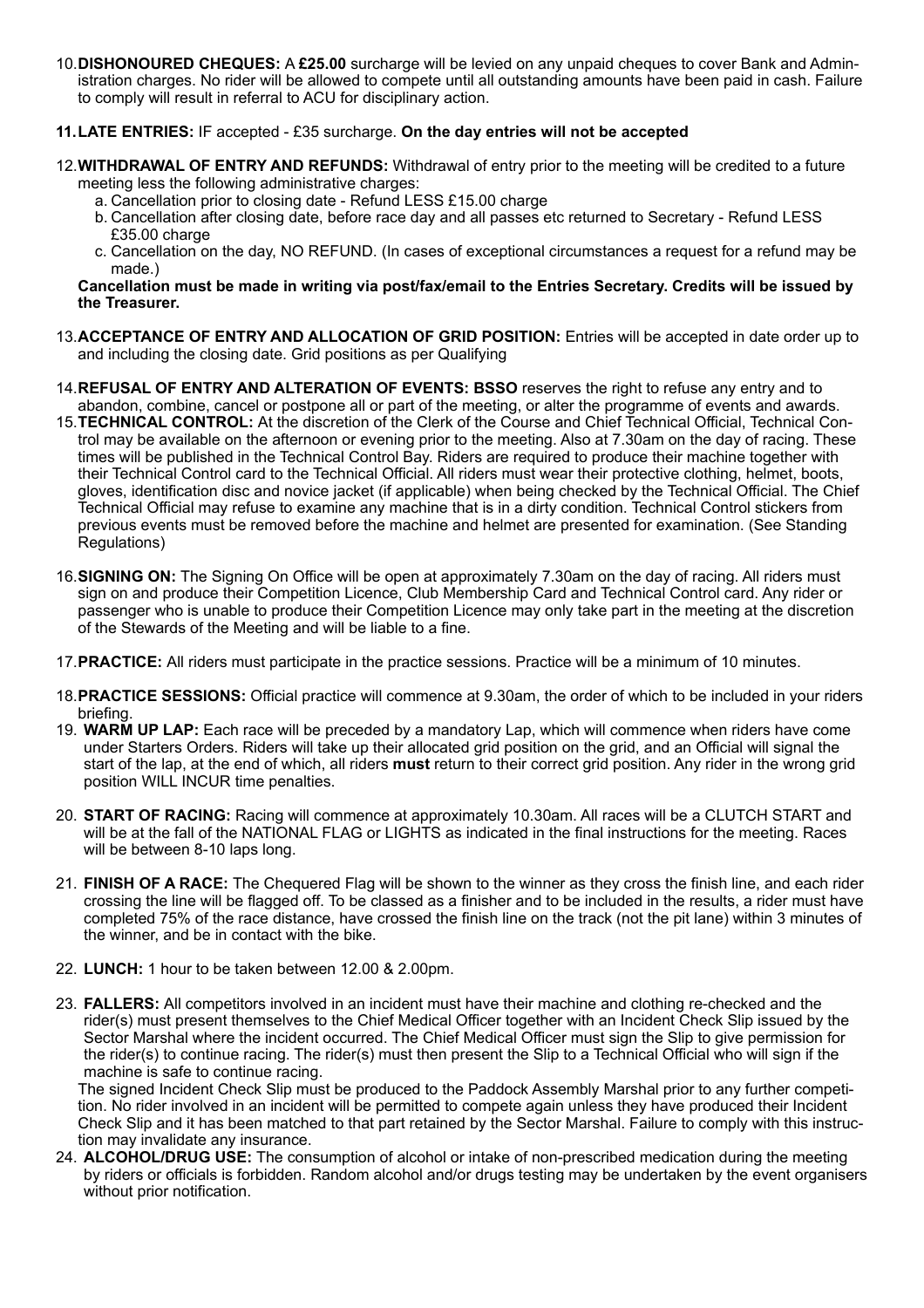- 25. **NOISE LIMITS:** The maximum permitted noise levels will be 105 dBa for all machines. A noise meter will be in operation at the meeting. Any machine found to be outside the limit will be excluded from the meeting. No refund will be made.
- 26. **TRANSPONDERS:** To qualify for Championship points each rider must have a transponder fitted to their machine(s). Any rider who does not have a transponder will be excluded from the Championship results. Transponders will be issued on the day at signing on. The rider will be required to surrender their Competition Licence until the return of the transponder at the end of the meeting. Transponder brackets can be purchased at a small fee. Invited Club members are not eligible for Championship points unless running in a round of their Club Championships at a BSSO- meeting.
- 27. **AWARDS/CHAMPIONSHIP EVENTS:** Awards for all BSSO Championship events are on an annual basis. Points will be awarded at each meeting towards the annual Championships according to the system in operation at the time. At sponsored meetings a presentation of trophies will be made as published in the race programme.
- 28. **ADMISSION TO CIRCUIT:** To safeguard both competitors and members of the public **ANIMALS ARE NOT PER-MITTED**. The circuit has the right to remove anyone breaching this ruling.
- 29. **TICKET ALLOCATION:** Wherever possible each accepted solo rider will receive two admission tickets. Each entrant who is not a rider will receive one admission ticket. Additional admission tickets are not available (THIS MAY CHANGE DUE TO COVID)
- 30. **PADDOCK BIKES:** The riding of paddock bikes, motorised scooters, pedal cycles or similar unregistered bikes in the paddock or grounds of the circuit is strictly forbidden. Any rider, child or person associated with such activity will be disqualified from the meeting.
- 31. **SPECIAL NOTICE:** The promoters reserve the right to require any rider taking part in the meeting to dismantle any part their machine for verification. Random Fuel Sampling will also be undertaken.
- 32. **DUPLICATION OF ENTRIES:** It is an offence to enter two race meetings on the same day. Offenders will be reported to the ACU.
- 33. **RUNNING OF RACE ENGINES:** Race engines must not be run prior to the scheduled start time of practice. or in the evening prior to a meeting.
- 34. **HELMETS:** You must wear your helmet when riding your machine in the paddock or on your return to the paddock following a retirement or as a result of a fall. Your leathers must also be fastened. Any rider failing to comply with these instructions will be liable to a fine by the Clerk of the Course.
- 35. **CHILDREN:** Riders and officials must ensure correct supervision of their children at all times. The person associated with any child found to be responsible for any damage caused to property or person (including verbal abuse) will be accountable for any costs and will be excluded from the meeting.
- 36. **PHOTOGRAPHY:** It is a condition of entry that your consent is given for officially sanctioned photography of the event to take place and that publication of photographs is agreed to.
- 37. **All 4 Stroke solo motorcycles must have an oil catch tray under the engine as per the ACU regulations.**
- 38. Tyres; a) See Standing Regulations. b) Slick tyres permitted in Clubman events only with permission of ACU Road Race Committee
- 39. **Covid-19:Due to the current pandemic which we all find ourselves in, competitors and officials should be aware that this event is, as with ant other sporting event, subject to Government advice / guidance. As the governing body of motorcycle sport in Great Britain (less Northern Ireland), the ACU are bound to follow and adhere to current and up to date Government regulations. As such, the Permit for this event mat be withdrawn subject to government advice/guidance issued leading up to the event. Alternatively, again dependent on UK Government regulations in force leading up to the event, it may be necessary to reduce the duration of the event. Should this be the case all competitors/officials will be notified as soon as possible.**

## **PR5 SPECTATOR PARADES – SPEED CONTROLLED**

- 40. Where an opportunity is provided for riders of road going motorcycles to participate for their own pleasure on their own machines in controlled circumstances.
- 41. **MACHINE QUALIFICATION**. Machines must be road going, no race machines are permitted. Machines must be road worthy – the decision of the technical official/organiser is final in this matter. Organisers may limit the type of machine allowed or grade the machines into separate parades. A PR5 Parade that has Motorcycles and Scooters on track at the same time must be Speed Controlled to 60mph.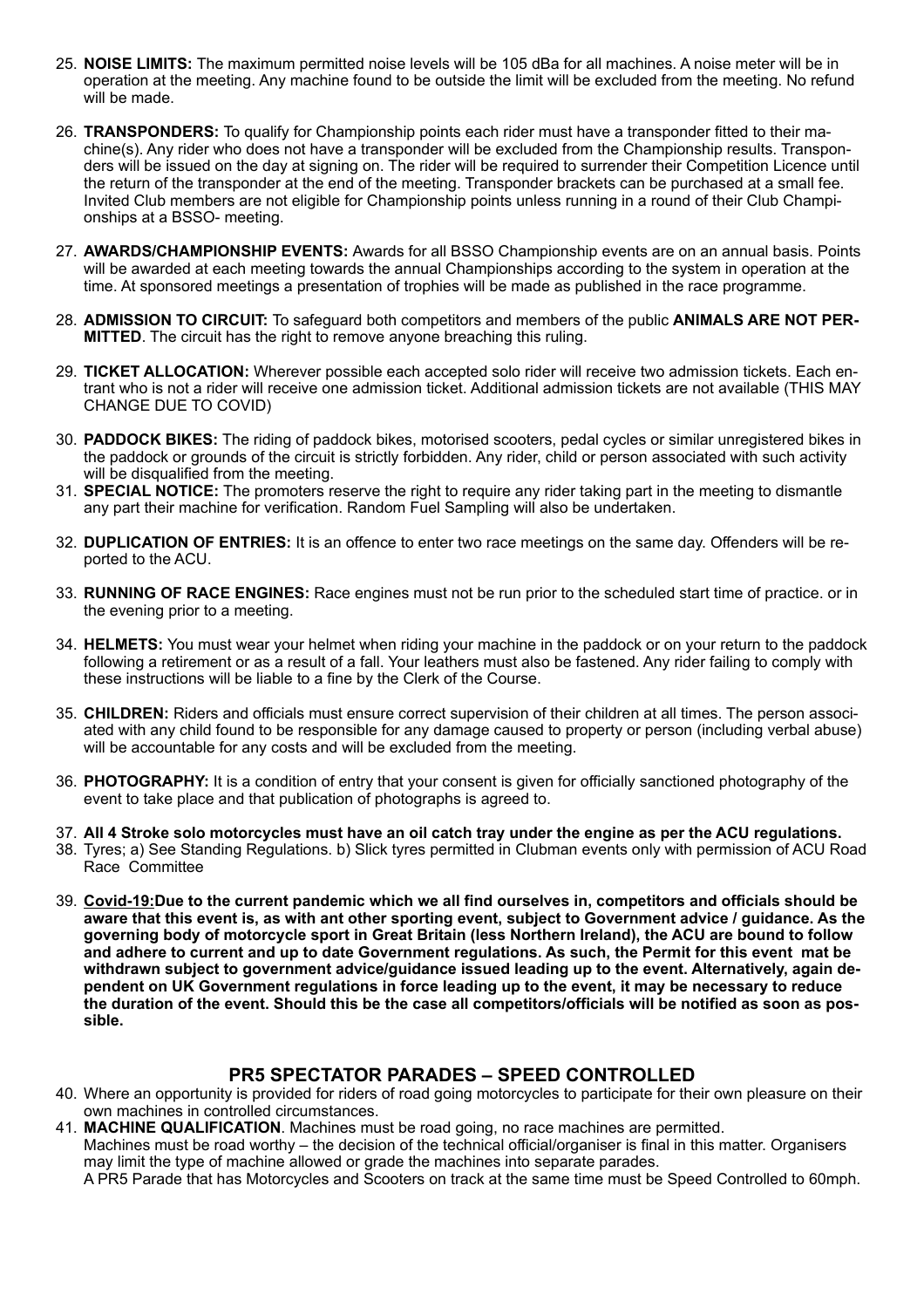42. **RIDER QUALIFICATIONS**.1. Riders under 70 years of age must hold a current ACU Road Race Competition Licence,

or a current ACU Road Race Parade Licence or a Full Class "A" DVLA motorcycle licence. Participants (including sidecar passengers) who are 70 years of age or over must hold a current ACU Parade Licence or a current ACU Road Race Competition Licence.

2. First time applicants for an ACU Road Race Parade Licence must hold a current Full Class "A" DVLA motorcycle licence or must satisfactorily complete an ACU Road Race Basic Rider Assessment

3. The minimum age for participation in Parades is 18 years.

4. All participants must complete an Entry Form Declaration using the standard ACU wording for participation in Road Racing.

5. Riders must be members of an ACU affiliated club.

- 43. **Documents**. DVLA motorcycle licence and/or ACU licence applicable to that rider must be produced at signing-on 44. **INSURANCE**
	- 1. The Insurance Company (Brokers) will be appointed by the ACU/MCRCB.

2. Organisers of PR5 Parades are expected to pay a fee in respect of the Public Liability premium. Please contact the Road Race Department for further details.

- 3. No Personal Accident insurance is included in respect of PR5 parades.
- 4. No cover is included in respect of machines, clothing or other personal property etc.

## 45. **CLOTHING**

Full leather clothing (one piece or two piece zipped together) in good condition or suitable protective motorcycle clothing, including boots and gloves, designed for road use must be worn. (i.e. no paddock jackets, jeans, trainers etc. will be allowed on the track.)

## 46. **SAFETY HELMETS**

Safety helmets must be worn and fastened properly at all times and must be legal for road use. ACU Gold standard is recommended.

## 47. **IDENTIFICATION**

A suitable means of identifying approved machines, riders and passengers must be used (i.e.

headlamp stickers and wristbands).

## 48. **TECHNICAL CONTROL**

- 1. Participants must ensure their machines and clothing meet the conditions stated in this document.
- 2. An approved ACU Technical Officer will be appointed. Checks will be carried out but limited to checking documentation and Registration Numbers.

## 49. **BRIEFING**

1. The Clerk of the Course of the Organising Club will conduct a briefing which all riders participating in the parade must attend.

2. Failure to attend the briefing will result in disqualification unless the Clerk of the Course has previously is sued a waiver in writing to any participant.

3. The briefing will include Flag Signals, Speed, Safety, the Timetable and all other general arrangements for the conduct of the Parade.

4. Riders who fall from their machine are not permitted to continue with the parade or participate in any further parades at the same meeting until passed fit by the Medical Officer and the machine re-inspected by technical control.

## 50. **SPEED**

The average speed of the participants must not exceed 60mph. The speed of the parade will be dictated by the Clerk of the Course, who will take into consideration the circuit, conditions and machinery, and will be controlled by Pace Cars or Travelling Marshals. No participant is allowed to overtake a pace car or Travelling Marshal.

## 51. **NUMBER OF RIDERS PERMITTED**

Parades containing 60 or less riders will be controlled by two pace cars/travelling marshals, one at the front and one at the rear. Parades containing over 60 riders are permitted, but will be controlled by one extra pace car/travelling marshals for each additional block of up to 60 riders.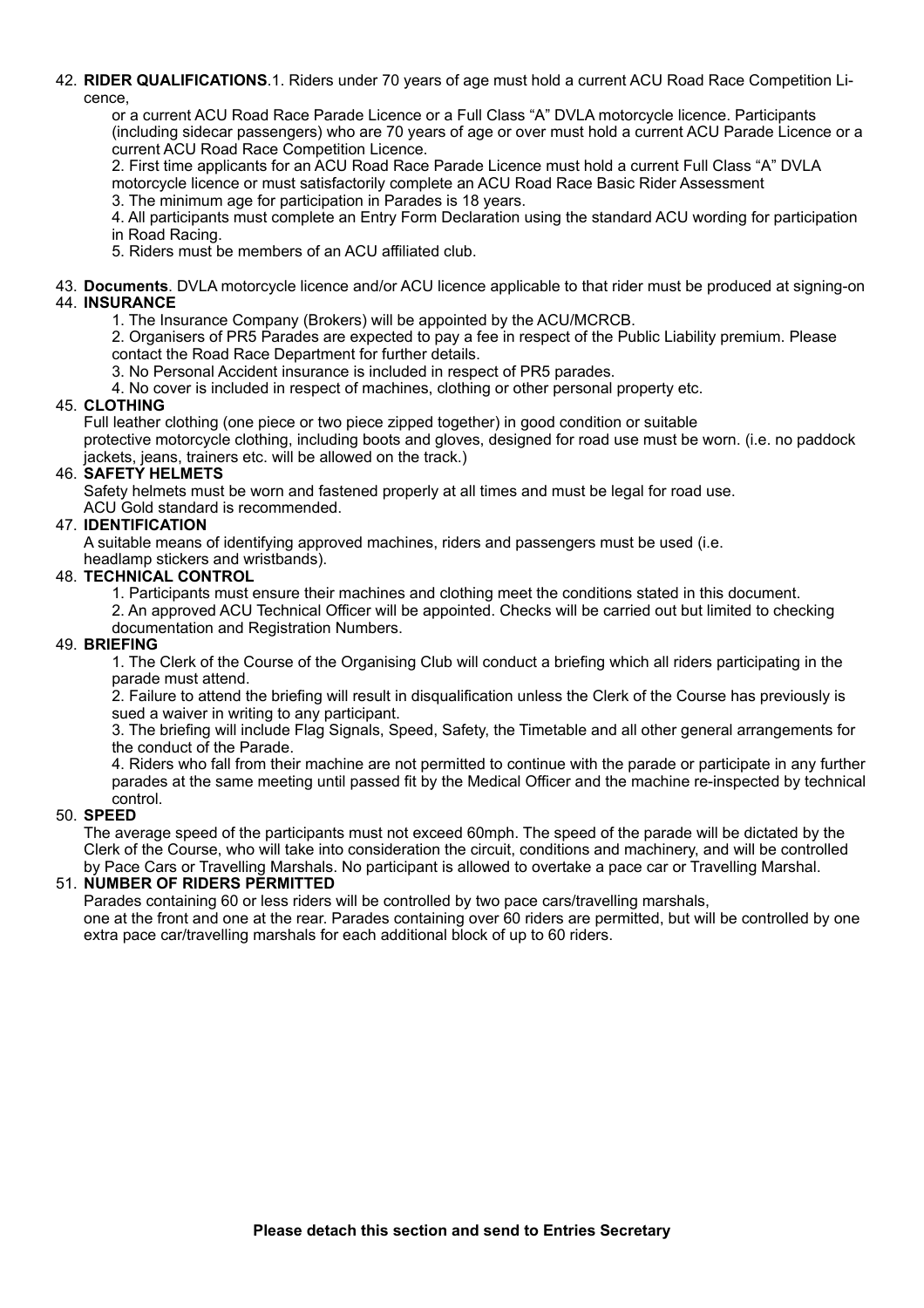**THREE SISTERS** 1st**/2nd JULY 2022**

# **BSSO**

## **ENTRY FORM** P.C.L. No. 008 **European Open Meeting Permit No. ACU 63406**

**Entries Secretary:** 

Donna Davison**,** 7 Goshen Street, Blyth, Northumberland NE24 INJ Tel: 01670 362267 (After 6.00pm) Email: [rsnemcrc@gmail.com](mailto:rsnemcrc@gmail.com)

**CLOSING DATE FOR ENTRY SATURDAY 18th JUNE 2022**

**PLEASE COMPLETE ALL DETAILS IN FULL USING BLOCK CAPITALS**

|                       |                 | <b>RIDER</b> |  |  |
|-----------------------|-----------------|--------------|--|--|
| <b>FULL NAME</b>      |                 |              |  |  |
| <b>ADDRESS</b>        |                 |              |  |  |
|                       | <b>POSTCODE</b> |              |  |  |
| <b>TELEPHONE</b>      |                 |              |  |  |
| <b>MOBILE</b>         |                 |              |  |  |
| <b>EMAIL</b>          |                 |              |  |  |
| <b>BSSO M'ship No</b> |                 |              |  |  |
| <b>ACU Licence No</b> |                 |              |  |  |

|                      | <b>INVITED CLUB MEMBERS I</b> declare that I am a fully paid up member of the: |  |  |
|----------------------|--------------------------------------------------------------------------------|--|--|
| <b>CLUB</b>          | <b>BANTAM or LCGB</b>                                                          |  |  |
| <b>Membership No</b> |                                                                                |  |  |
| <b>SIGNATURE</b>     |                                                                                |  |  |

### **PLEASE ENSURE YOU HAVE:**

## **Your own Transponder No/s**

- 1. SIGNED THE INDEMNITY
- 2. INCLUDED ALL LICENCE AND MEMBERSHIP NUMBERS<br>3. ENCLOSED CORRECT ENTRY FEE
- **ENCLOSED CORRECT ENTRY FEE**
- 4. CHEQUES PAYABLE TO **BSSO**
- 5. BANK TRANSFER (Name as Reference) 40-22-19 52076721
- 6. FILLED IN **ALL** CONTACT DETAILS

## **YOU MUST FILL IN BELOW THE NAME & ADDRESS OF YOU HELPER/MECHANIC ACCOMPANYING YOU AT THIS MEETING, WITHOUT WHICH HE/SHE WILL NOT BE ALLOWED IN THE CIRCUIT.**

**Name; Address;**

**Phone or Email Details.**